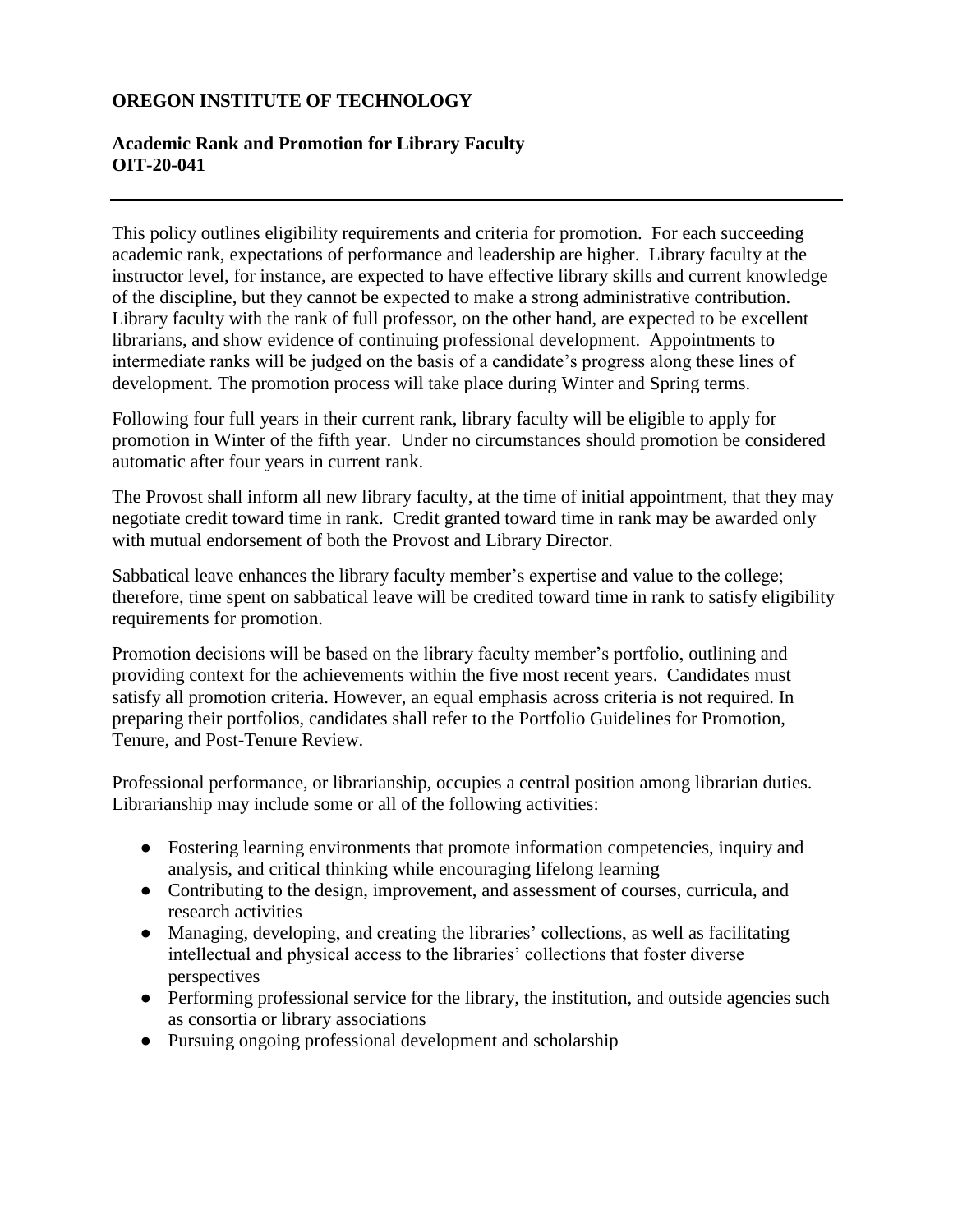#### Instructor to Assistant Professor

Eligibility Requirements:

Four full years in current rank including credit awarded at the time of hire, ALA accredited master's degree, six years appropriate professional experience, and/or postgraduate work beyond the master's degree.

However, instructors who complete the master's before serving four full years in rank will be eligible to apply for promotion the following April if they meet all other criteria.

Criteria for Promotion:

Demonstrate competency in librarianship as defined above.

Demonstrate service by contributing to departmental objectives and by participating in activities outside the department as in Faculty Senate, active committee work, and professionally-related public service.

Show promise of continuing professional development, scholarship, and creativity. Professional development may be evidenced in a broad variety of activities. This may include, but is not limited to, consulting work and participation in professional organizations at the state, regional, or national/international level.

### Assistant Professor to Associate Professor

Eligibility Requirements:

Four full years in current rank including credit awarded at the time of hire, ALA accredited master's degree, eight years appropriate professional experience, and/or postgraduate work beyond the master's degree.

Criteria for Promotion:

Demonstrate excellence in librarianship as defined above.

Demonstrate service by contributing to departmental objectives and by participating in campus activities outside the department as in Faculty Senate or active committee work. Engage in professionally-related public service and/or mentor less experienced faculty whenever possible.

Show evidence of continuing professional development, scholarship and creativity. Professional development may be evidenced in a broad variety of activities. This may include, but is not limited to, continuing coursework, or professional certification, consulting work, publication, applied research, and/ or by contributing to state, regional, or national/international professional organizations.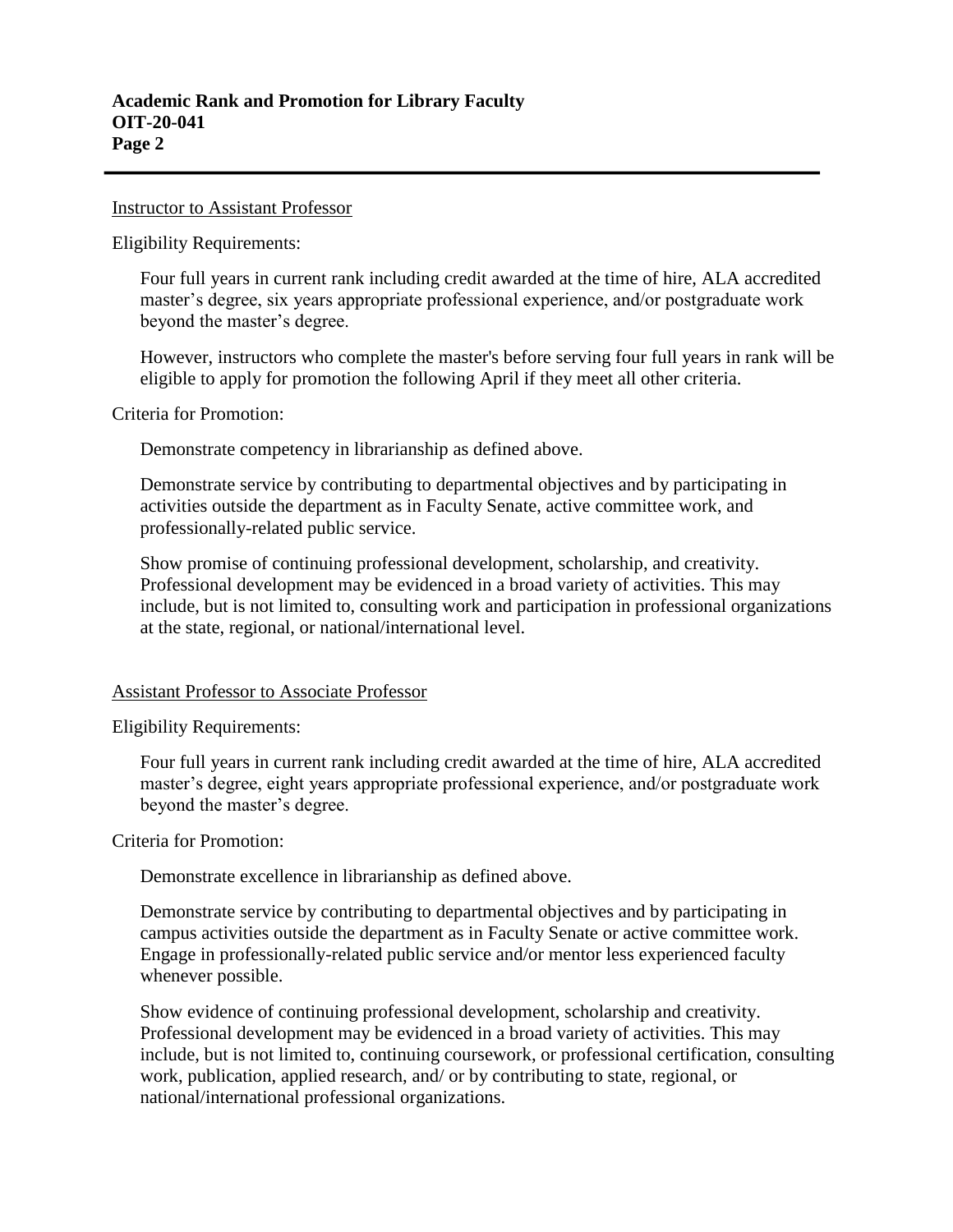#### Associate Professor to Professor

Eligibility Requirements:

Four full years in current rank including credit awarded at the time of hire, ALA accredited master's degree, twelve years appropriate professional experience, and/or postgraduate work beyond the master's degree. Indefinite tenure is not a requirement because library faculty members are not currently eligible for tenure.

Criteria for Promotion:

The rank of Professor is the highest rank attainable in the academic profession. Appointment or promotion to this rank therefore requires evidence of exceptional distinction by a combination of leadership, accomplishment, and service in the scholarly, educational, and intellectual life of the Institute or wider academic community. In itself a long period of service does not justify promotion to the rank of full Professor.

Promotion to Professor recognizes that the candidate has demonstrated a history of distinction in leadership or scholarship, which goes substantially beyond what was expected for promotion to associate professor and has a positive impact on the academic community beyond the faculty member's own department. This may occur through leadership in shared governance or other university-wide activities, through other forms of leadership, or through distinction in scholarship.

OIT is an institution that practices shared governance, which requires that leadership qualities are fostered and rewarded among the faculty. Faculty ensure institutional success by participating in and leading decision-making processes that have far-reaching effects. Leadership requires commitment, integrity, accountability and initiative, as well as an ability to collaborate, build consensus, apply sound judgment and take responsibility for decisions. Leadership qualities may be evidenced in a broad variety of activities, including in the governance of the department, campus or university, in program development, in other university-wide activities, or in the candidate's discipline.

Distinction in scholarship furthers the mission of OIT by bringing opportunities to our students, partnerships with external industries and agencies, and recognition of OIT in the broader academic community. Scholarship may take many forms in different disciplines, with many measures of success, but distinction in scholarship should include several forms over a sustained period. These forms may include involvement of OIT students in projects or research, external conference presentations, peer-reviewed publications, external funding, patents, or research partnerships with industries and agencies. This is not intended to be an exhaustive listing; candidates should document all activities they deem relevant. Applicants are responsible for establishing the significance and scholarly nature of all activities.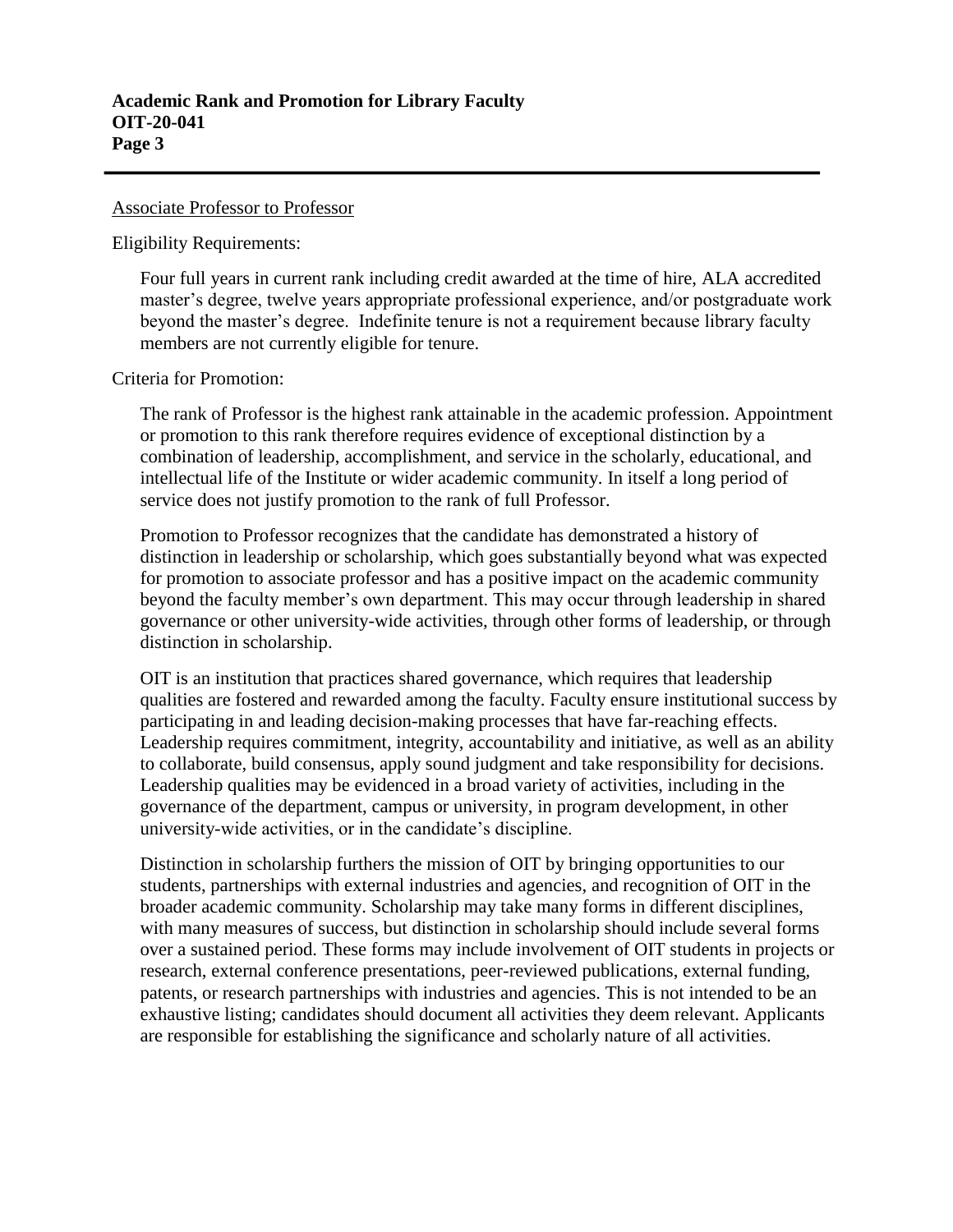In addition, all candidates for promotion to full professor are expected to satisfy the following criteria. The candidate will demonstrate continued excellence in librarianship as defined above.

Continue to actively contribute in service to the department, campus, or university and participate actively in university committee activities. Engage in professionally-related public service and mentor less experienced faculty whenever possible.

Show evidence of continuing professional development, scholarship and creativity. Professional development may be evidenced in a broad variety of activities. This may include, but is not limited to, continuing coursework, or professional certification, consulting work, publication, applied research, and/ or by contributing to state, regional, or national/international professional organizations.

Salary Increase for Promotion in Rank: Either 10% or to the discipline floor for the new rank, whichever is greater.

## Promotion Committees: Definitions and Membership

1. Promotion Review Committee

The Library shall form a Promotion Review Committee to consider library faculty promotions.

- a. By the end of the eighth week of Fall term, the Library Director shall appoint a fivemember Promotion Review Committee. Three library faculty with at least the rank of assistant professor with two years or more experience at OIT are eligible to serve on library faculty members' Promotion Review Committees. Two instructional faculty member's familiar with the candidate's work will also serve on the committee. Faculty ineligible to serve on the Promotion Review Committee include the Library Director, members of the Promotion Advisory Committee, non-tenured instructional faculty, and library faculty being considered for promotion or with less than two years of experience at OIT. However, full-time, senior instructional faculty who have relinquished tenure prior to retirement are eligible.
- b. If the library does not have enough eligible members to serve on the Promotion Review Committee, all full-time library faculty members, including the Library Director, faculty with less than two years of experience at OIT, and candidates for promotion will elect alternate Promotion Review Committee members from eligible faculty outside the library. Preference first should be given to members of other departments in which the candidate holds a split appointment and then to faculty most likely to be knowledgeable about the candidate. Whenever possible, at least one member of the Promotion Review Committee should be from the same campus/location as the candidate, even if that committee member is not from the candidate's own department.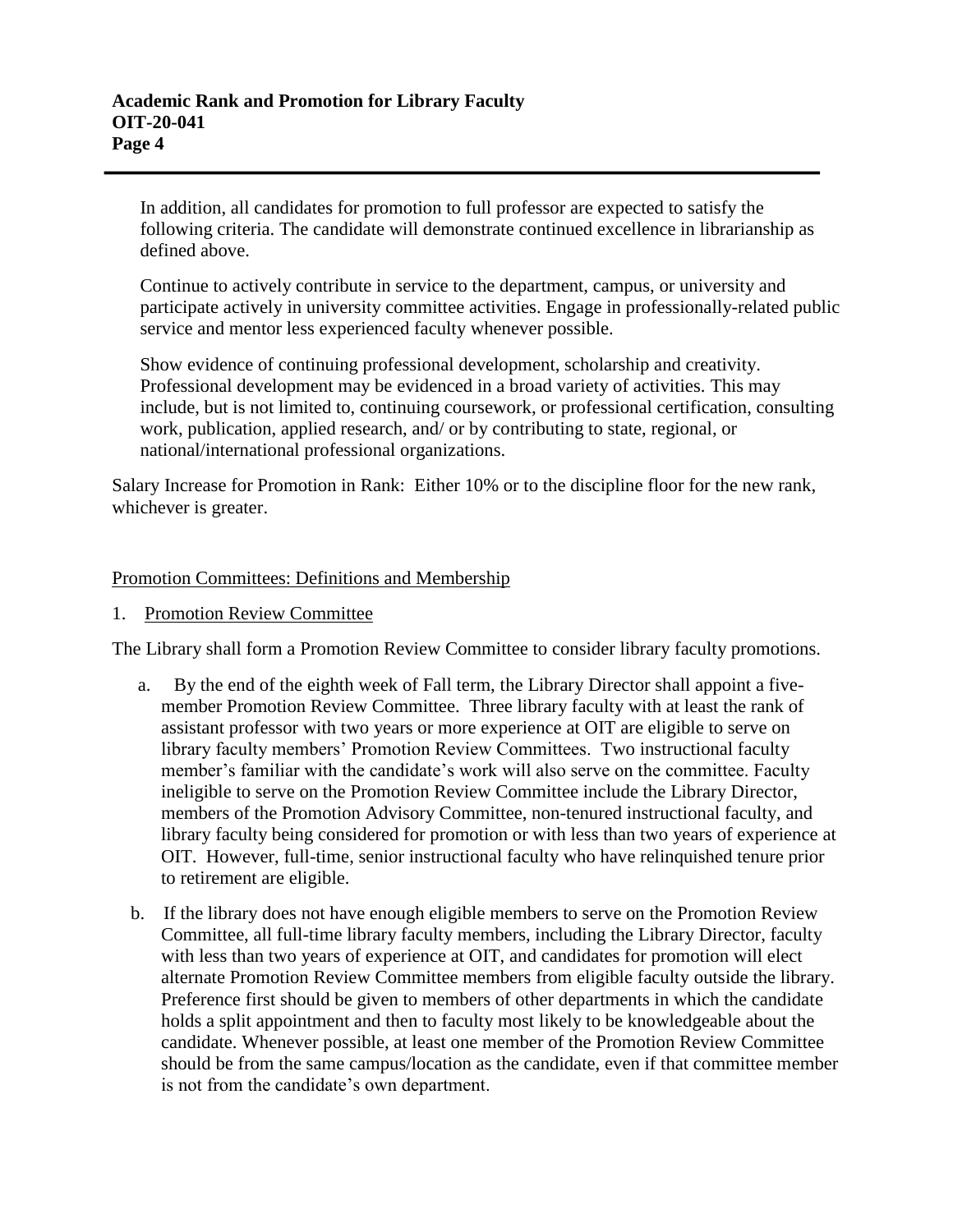- c. Exceptions to the committee membership rules may be requested of the Provost by submission of letters from both the candidate and Library Director.
- d. The Library Director shall designate a member of the Promotion Review Committee to convene its first meeting. The Promotion Review Committee will select a chair from within its membership. Each committee member shall sign the statement of ethics document.
- e. If the Library Director has applied for promotion and met the eligibility requirements and criteria, the Provost will serve in place of the Library Director in the review process.

## 2. External Review

 The process of awarding promotion requires a fair and objective evaluation of the candidate's portfolio. The purpose of an external review is to provide an independent assessment of a candidate's librarianship, professionally-related public service, and professional development as defined in this document.

- a. For promotion from Instructor to Assistant professor, no external review is required. All other ranks require three external reviewers. Selection of external reviewers is the responsibility of the candidate in consultation with the Library Director.
- b. The candidate for promotion, in consultation with the Library Director, will agree upon and submit a list of five potential external reviewers to the Promotion Review Committee. The Promotion Review Committee chair will contact and verify the suitability of the selected reviewers. If the Promotion Review Committee determines an external reviewer is not appropriate according to the criteria in this document, the candidate will be asked to submit an alternate external reviewer. External reviewers must have the ability to provide an objective and knowledgeable assessment of the candidate's work. External reviewers are expected to be independent and objective, thus selected reviewers should not have a significant conflict of interest with the candidate. In cases of disagreement between the Promotion Review Committee and the candidate on the suitability of external reviewers (or if there are fewer than three suitable reviewers), the Library Director will be asked to supply a final list in consultation with the candidate.
- c. The Promotion Review Committee chair will contact potential reviewers requesting their willingness to serve as an external reviewer during Week 5 of Winter term. If an external reviewer agrees to participate, the chair of the Promotion Review Committee will forward a letter of intent that outlines the review process and highlights review deadlines.
- d. The chair of the Promotion Review Committee will provide each external reviewer a copy of the candidate's complete portfolio, and a copy of policy OIT-20-041 Academic Rank and Promotion for Library Faculty.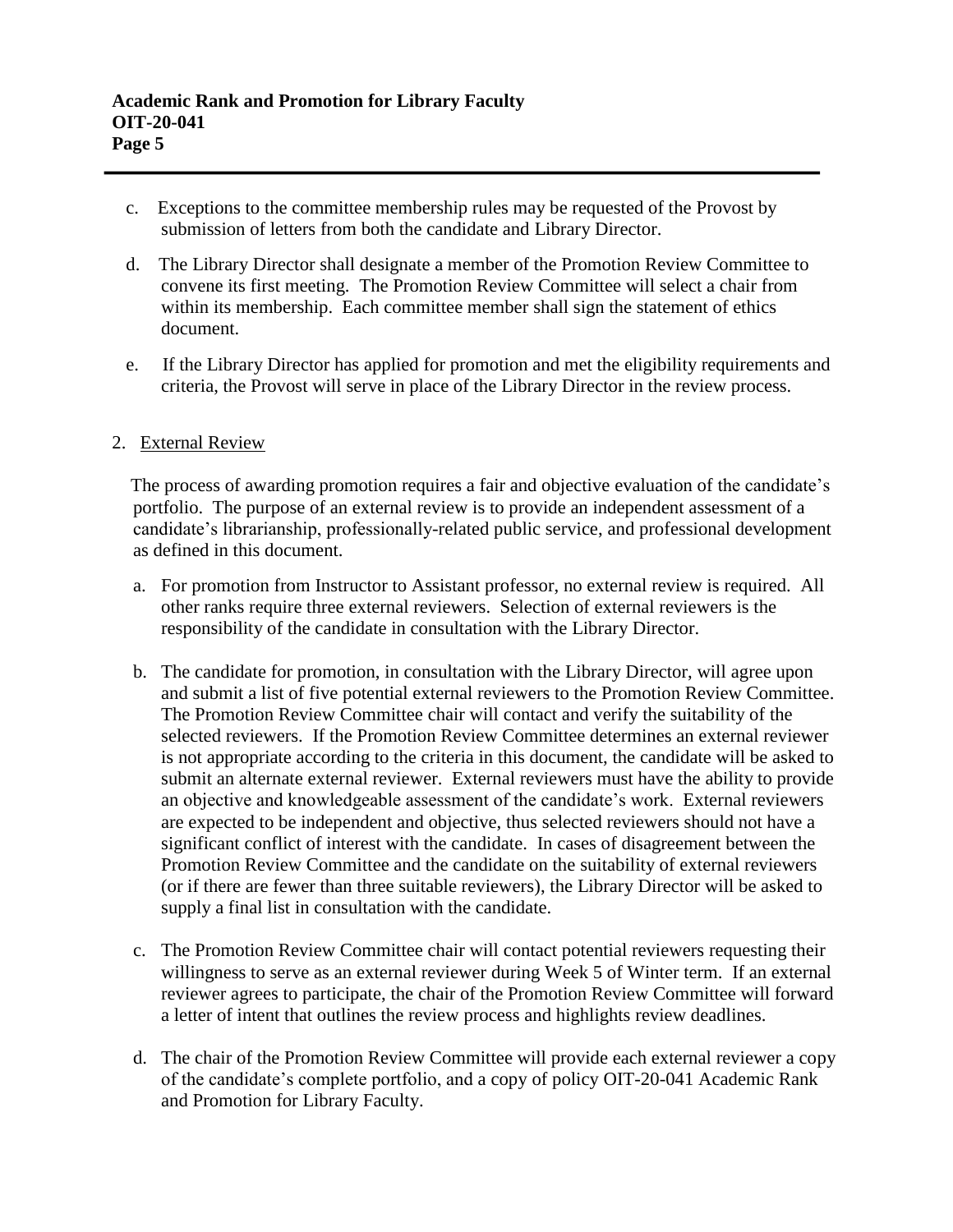e. External reviews will be placed by the chair of the Promotion Review Committee in a designated folder containing the candidate's portfolio.

## 3. Promotion Advisory Committee

The Promotion Advisory Committee (PAC) reviews nominations from College Promotion Committees and from the library for faculty promotions and makes recommendations to the Provost.

# Procedure for Academic Rank Promotion for Library Faculty

All parties shall abide by the following timeline. However, the Provost may modify the timeline if he/she determines a reasonable need to do so.

- 1. By the end of the first week of Fall term, the Provost shall inform the Library Director of faculty eligible for promotion based on time in rank. By the end of the second week of Fall term, the Library Director shall inform library faculty in writing when they have met minimum eligibility requirements for promotion. The applicant will submit a list of five potential external reviewers to the Library Director by the end of Week Eight of Fall term.
- 2. Each applicant will submit a portfolio to the Promotion Review Committee by the end of the first week of Winter term. The committee will verify eligibility as well as evaluate performance in terms of the criteria outlined above. The committee will submit a written decision to the Library Director by the end of the Fourth week of Winter term, listing specific activities where the applicant has met or exceeded the promotion criteria and/or identifying specific areas where the applicant has not met the criteria. The content of the Promotion Review Committee's deliberations are confidential and shall not be divulged by its members. The committee may solicit other information to confirm documentation in the applicant's portfolio; however, no anonymous input may be solicited or accepted, nor can sources be kept confidential. The Library Director will notify applicants, in writing, of the committee's decision by Wednesday of the fifth week of Winter term.
- 3. If the Promotion Review Committee renders a positive decision, the Library Director will give the agreed-upon list of five external reviewers to the Promotion Review Committee chair by Week 4 of Winter term. The Promotion Review Committee Chair will verify external reviewer suitability and willingness to participate, and forward the portfolio (and supporting materials) to the External Review no later than Week 8 of Winter term. The External Reviewers submit letters to the Promotion Review Committee chair for inclusion in the candidate's application by the beginning of Week four of Spring term.
	- a. Applicants may appeal a negative decision by the Promotion Review Committee only after the applicant first meets with the Library Director and chair of the Promotion Review Committee. In the case of disagreement, the applicant shall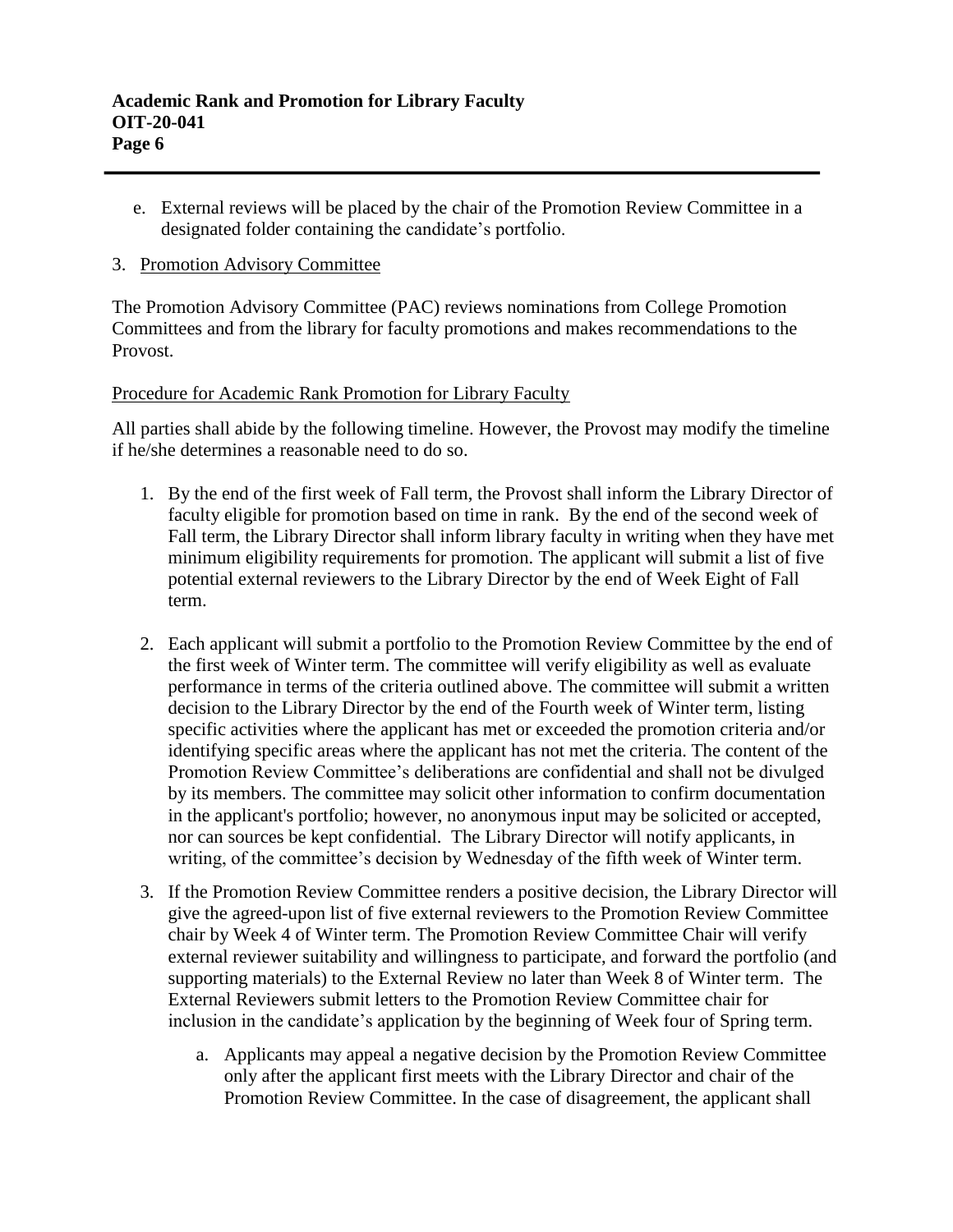initiate the appeal process by submitting a letter of rebuttal to the Library Director by the end of the fifth week of Winter term. The Library Director will form an Ad Hoc Committee chaired by the Provost. Upon request, the Ad Hoc Committee chair shall provide each applicant an opportunity to address the committee to present a case for promotion.

- b. The Ad Hoc Committee will consider all evidence and determine whether there is just cause to further consider the applicant's request for promotion. The Ad Hoc Committee's decision is final. If the Ad Hoc Committee decides not to review the application further or the applicant chooses not to appeal the Promotion Review Committee's negative decision, the promotion process is ended and the Provost shall place copies of the documentation forwarded by the Promotion Review Committee and department chair in the applicant's Provost file.
- 4. The Promotion Advisory Committee will review all applications for promotion advanced from the Promotion Review Committee and submit a list of its recommendations to the Provost along with all documentation and the selection criteria used by the end of the eighth week of Spring term. No secret ballots will be allowed. The content of the Promotion Advisory Committee's deliberations are confidential and shall not be divulged by its members. The committee may solicit other information to confirm documentation in the applicant's portfolio; however, no anonymous input may be solicited or accepted, nor can sources be kept confidential.
- 5. The Library Director will review all applications for promotion advanced from the Promotion Review Committee and External Reviewers and submit a report of recommendations to the Provost along with all documentation and the selection criteria used by the end of the eighth week of Spring term. The Library Director may solicit other information to confirm documentation in the applicant's portfolio; however, no anonymous input may be solicited or accepted, nor can sources be kept confidential.
- 6. The Provost, the Library Director, and the chair of the Promotion Advisory Committee shall meet to discuss the committee's and the Director's recommendations. The Provost, in consultation with the president, will make the final promotion decisions and communicate those decisions to the Promotion Advisory Committee. A copy of the Provost's decision letter and the Promotion Advisory Committee's recommendation shall be placed in the applicant's Provost file. Applicants considered for promotion will receive written notification of the Provost's decision by the end of Spring term. In the case of a negative decision, the Provost will provide a brief letter of explanation outlining the reasons for the decision. The applicant shall have the opportunity to meet with the Provost to discuss the reasons for the negative promotion decision in more detail.